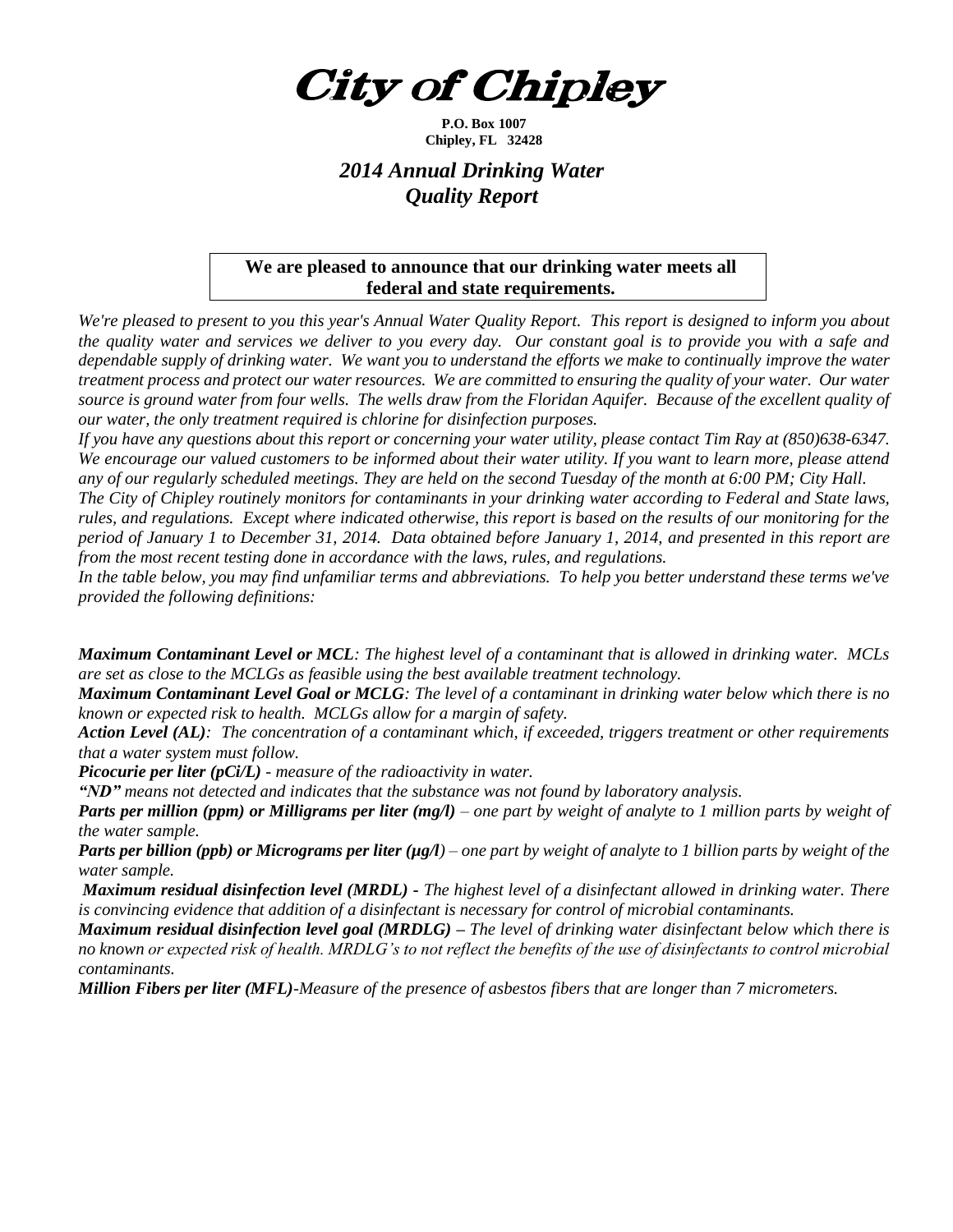| <b>Contaminant and Unit of</b><br><b>Measurement</b> | Dates of sampling<br>(mo. /vr.) | <b>MCL Violation</b><br>Y/N | Level<br><b>Detected</b> | <b>Range of</b><br><b>Results</b> | <b>MCLG</b>    | <b>MCL</b>     | <b>Likely Source of</b><br>Contamination                                                                |  |  |
|------------------------------------------------------|---------------------------------|-----------------------------|--------------------------|-----------------------------------|----------------|----------------|---------------------------------------------------------------------------------------------------------|--|--|
| <b>Radioactive Contaminants</b>                      |                                 |                             |                          |                                   |                |                |                                                                                                         |  |  |
| Alpha emitters (pCi/l)                               | 05/08-03/09                     | N                           | 0.53                     | $ND-1.6$                          | $\Omega$       | 15             | Erosion of natural<br>deposits                                                                          |  |  |
| Radium 226 or combined<br>radium $(pCi/l)$           | 05/08-03/09                     | N                           | 0.2                      | $ND - 0.4$                        | $\overline{0}$ | 5              | Erosion of natural<br>deposits                                                                          |  |  |
| <b>Inorganic Contaminants</b>                        |                                 |                             |                          |                                   |                |                |                                                                                                         |  |  |
| Nitrate (as Nitrogen) (ppm)                          | 03/14                           | N                           | 0.88                     | $0.34 - 0.88$                     | 10             | 10             | Runoff from fertilizer<br>use; leaching from<br>septic tanks, sewage;<br>erosion of natural<br>deposits |  |  |
| Barium (ppm)                                         | 03/14                           | N                           | 0.007                    | $0.0029 -$<br>0.007               | $\overline{2}$ | $\overline{2}$ | Discharge of drilling<br>waste; discharge from<br>metal refineries; erosion<br>of natural deposits      |  |  |
| Chromium (ppb)                                       | 03/14                           | N                           | 3.5                      | $ND-3.5$                          | 100            | 100            | Discharge from steel<br>and pulp mills; erosion<br>of natural deposits                                  |  |  |
| Asbestos (MFL)                                       | 12/11                           | N                           | 2.2                      | N/A                               | $\overline{7}$ | 7              | Decay of asbestos<br>cement water mains;<br>erosion of natural<br>deposits                              |  |  |
| Sodium (ppm)                                         | 03/14                           | N                           | 2.2                      | $1.6 - 2.2$                       | N/A            | 160            | Salt water intrusion,<br>leaching from soil                                                             |  |  |

## **2014 TEST RESULTS TABLE**

| <b>Contaminant and Unit</b><br>of Measurement                    | Dates of<br>sampling<br>(mo. /yr.) | AL<br>exceeded<br>Y/N                            | 90th<br>Percentile<br>Result | No. of<br>sampling<br>sites<br>exceeding<br>the AL | <b>MCLG</b>                    | AL<br>(Action<br>Level) | <b>Likely Source of Contamination</b>                                                                        |  |
|------------------------------------------------------------------|------------------------------------|--------------------------------------------------|------------------------------|----------------------------------------------------|--------------------------------|-------------------------|--------------------------------------------------------------------------------------------------------------|--|
| <b>Lead and Copper (Tap Water)</b>                               |                                    |                                                  |                              |                                                    |                                |                         |                                                                                                              |  |
| Copper (tap water)<br>(ppm)                                      | $06/14-$<br>09/14                  | N                                                | 0.24                         | 0 OF 20                                            | 1.3                            | 1.3                     | Corrosion of household plumbing systems;<br>erosion of natural deposits; leaching from wood<br>preservatives |  |
| Lead (tap water)<br>(ppb)                                        | $06/14-$<br>09/14                  | N                                                | 1.6                          | 0 OF 20                                            | $\Omega$                       | 15                      | Corrosion of household plumbing systems, erosion<br>of natural deposits                                      |  |
| Disinfectant or<br><b>Contaminant and Unit</b><br>of Measurement | Dates of<br>sampling<br>(mo. /yr.) | <b>MRDL</b> or<br>MCL<br><b>Violation</b><br>Y/N | Level<br><b>Detected</b>     | Range of<br><b>Results</b>                         | <b>MCLG</b> or<br><b>MRDLG</b> | MCL or<br><b>MRDL</b>   | <b>Likely Source of Contamination</b>                                                                        |  |
| <b>Stage 2 Disinfectant/Disinfection By-Product (D/DBP)</b>      |                                    |                                                  |                              |                                                    |                                |                         |                                                                                                              |  |
| Chlorine (ppm)-<br>$S_{\text{box}}$ 1                            | $01/14-$<br>12/14                  | N                                                | RAA<br>$-0.405$              | $0.30 - 0.58$                                      | <b>MRDLG</b><br>$-4$           | <b>MRDL</b><br>$-40$    | Water additive used to control microbes                                                                      |  |

| $\beta$ and $\alpha$ is a positive contraction by the value (D/DDI) |                   |   |                  |               |              |                 |                                           |  |
|---------------------------------------------------------------------|-------------------|---|------------------|---------------|--------------|-----------------|-------------------------------------------|--|
| Chlorine (ppm)-<br>Stage 1                                          | $01/14-$<br>12/14 |   | RAA<br>$= 0.405$ | $0.30 - 0.58$ | MRDLG<br>$=$ | MRDL<br>$= 4.0$ | Water additive used to control microbes   |  |
| TTHM (Total<br>trihalomethanes)<br>(ppb)                            | 08/14             | N | 3.34             | ND-3.34       | N/A          | $MCL =$<br>80   | By-product of drinking water disinfection |  |
|                                                                     |                   |   |                  |               |              |                 |                                           |  |